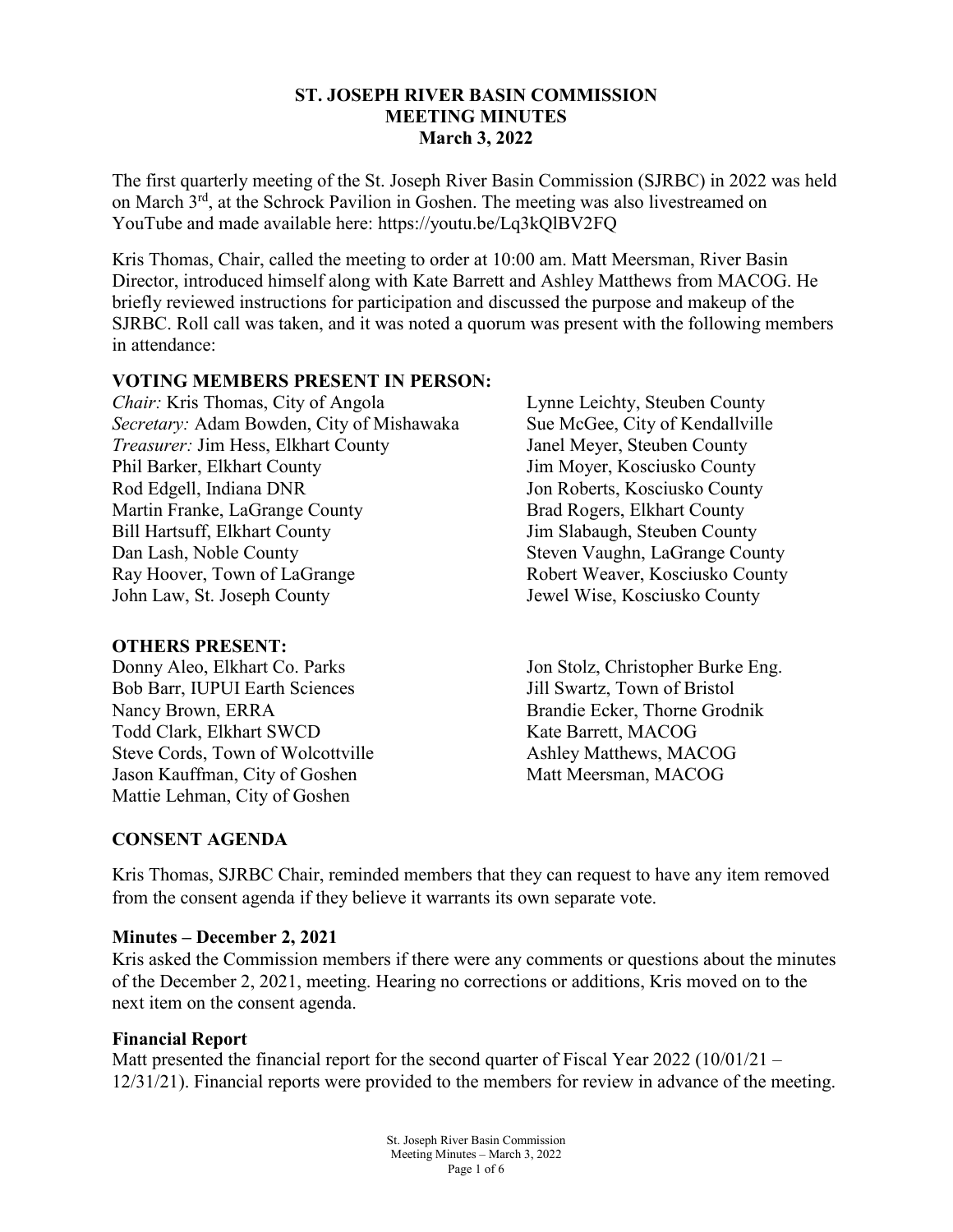Matt discussed the Statement of Financial Activities (Profit & Loss). He noted the local government income was down because invoices for this year were not sent until last month. Matt said the two main expenses under water monitoring were for materials for biological monitoring and the Waldron Lake USGS lake gauge sponsorship in Noble County. He also mentioned there were expenses for the Noble County flood resilience planning that will be discussed later in the meeting. Matt said the two main costs under Education and Outreach were for the website domain renewal and the Indiana Watershed Leadership Academy.

The Statement of Net Assets (Balance Sheet) was then presented. There were no receivables. Matt noted the accounts payable was for services provided by MACOG. There was also an outstanding check that had not cleared yet. Total Fund Balance for the FY 22 Q1 was \$325,988.69.

Matt reviewed the Statement of Cash Flows and mentioned that the statement is prepared on a cash basis ending on 12/31/21. Matt explained the quarterly appropriation from the State of Indiana for FY21 Q4 was not received until FY22 Q1 along with their Q1 funds, so it is about \$22,000 higher than normal for the year. The FY21 appropriation for the City of Kendallville was issued in June but not received until July and Rome City provided a \$50.00 appropriation in October.

Matt asked if there were any questions on the financial report. Hearing no questions, he moved on to the next item in the consent agenda.

### **Claims – March 3, 2022**

A list of the quarterly claims and associated invoices totaling \$35,790.14 was distributed to the SJRBC members for review prior to the meeting. Claims included invoices from MACOG for October, November, and December expenses, and Thorne Grodnik for quarterly legal services. There were invoices from Purdue University for the Indiana Watershed Leadership Academy, Christopher Burke for the Flood Resilience Planning Project, the U.S. Geological Survey for the Waldron Lake Gage, and an invoice from Juozas Gaigalas for website development and data processing. Matt asked if there were any questions about the claims, or any other items from the consent agenda.

Hearing no questions or comments, Kris called for a motion to approve the consent agenda.

RAY HOOVER MOVED TO APPROVE THE CONSENT AGENDA. ADAM BOWDEN SECONDED. ALL IN FAVOR. MOTION CARRIED.

## **OLD BUSINESS**

## **Existing Projects**

Matt noted that all of the existing projects fall under the heading of Special Projects in the budget, and they would not be possible without the financial support of the local government members of the Commission, which cover the cost of basic operations.

## **Noble County Flood Resilience**

Matt discussed the Commission's flood resilience efforts in Noble County, which started with a study of the North Branch of the Elkhart River. The study covered large portions of LaGrange and Noble counties, specifically the Indian Lakes in LaGrange County and the West Lakes area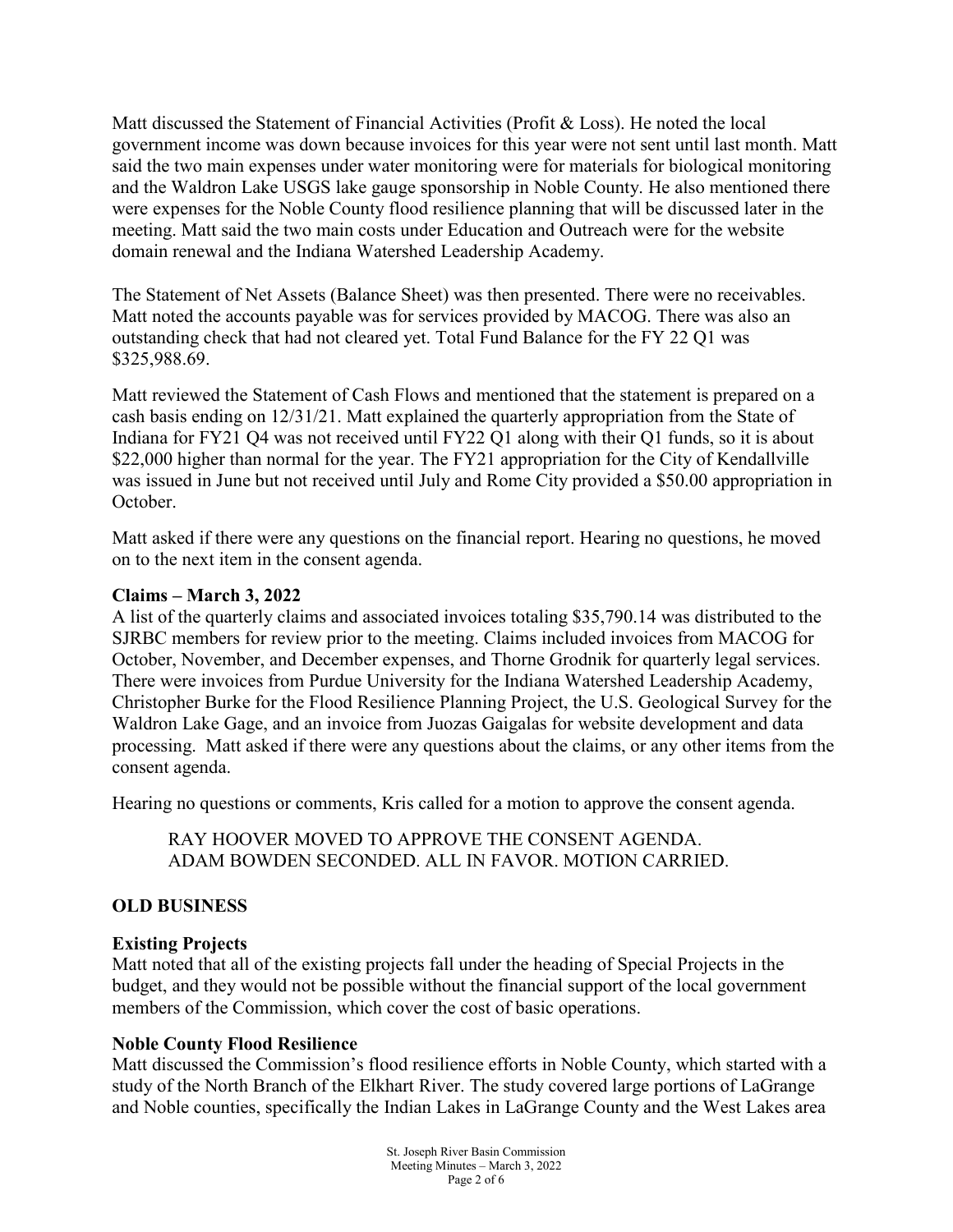in Noble County. One recommendation from the study was to work with individual communities and determine how to increase flood resilience through planning and zoning.

Matt said over the last six months, SJRBC has held a series of meetings with Noble County officials. Matt met with the Noble County Commissioners last Monday and discussed some of the issues arising due to the lack of enforcement of the existing floodplain ordinance. He explained that the lack of enforcement is threatening current landowners and putting them at a higher risk of flooding when fill is brought into the floodplain and displacing the flood water. Matt said they discussed moving the compensatory storage portion of the ordinance to the county's stormwater ordinance which would be enforced by the County Surveyor.

Adam Bowden asked if DNR can enforce the ordinance. Matt said the local government enforces the ordinance on behalf of the DNR. Matt noted that in order for a community to be eligible for the National Flood Insurance Program they have to stay in good standing with the DNR. He said Noble County is not in good standing with DNR, but their status has not been revoked yet. Matt said the violations are not just in regards to compensatory storage but also administrative issues. He believes that the violations are a result of not having a dedicated floodplain administrator.

### **Wetland Task Force**

Matt stated Senate Bill 389 was passed last year and as a result the Wetlands Task Force was created to review state wetland regulations. The first meeting was held in February and the committee discussed their purpose, current regulations and changes resulting from SB 389. Matt said the chairman is asking for speakers that are well-versed on several wetland related topics if anyone has a recommendation.

Martin Franke expressed concerns about SB 389 tearing down some of the infrastructure that was built to protect wetlands in the state. Martin said another change made at the state level in 2021 was the repeal of Section 327 IAC 15-5 (Rule 5). He said there is not any updated guidance for construction projects from the Indiana Department of Environmental Management (IDEM). Kris Thomas said there will be a transition and the local ordinances still need to be enforced. She said the City of Angola is working with an engineering consultant to help them obtain their new MS4 permit. Kris recommended searching the topic online for resources. Martin said the purpose of Rule 5 and MS4 was to prevent soil erosion and keep sediment from entering the waterways and he would like to see that work continued.

After further discussion, Matt informed everyone the Wetland Task Force will be meeting throughout the summer and fall. The next meeting is on March 23 and will focus on the flood reduction benefits of isolated wetlands and the role they play in storing carbon dioxide and strengthening carbon markets.

#### **Water Monitoring Updates**

Kate Barrett stated the Midwest Biodiversity Institute in Ohio should have data analysis completed soon. In the meantime, she has been assisting with various projects throughout the basin. One of the projects is analyzing data for the Greater Elkhart County Stormwater Partnership. Kate said there is data from nearly 60 sites that has been collected since the early 2000s. She is also working on building graphs and interactive web maps that will be available to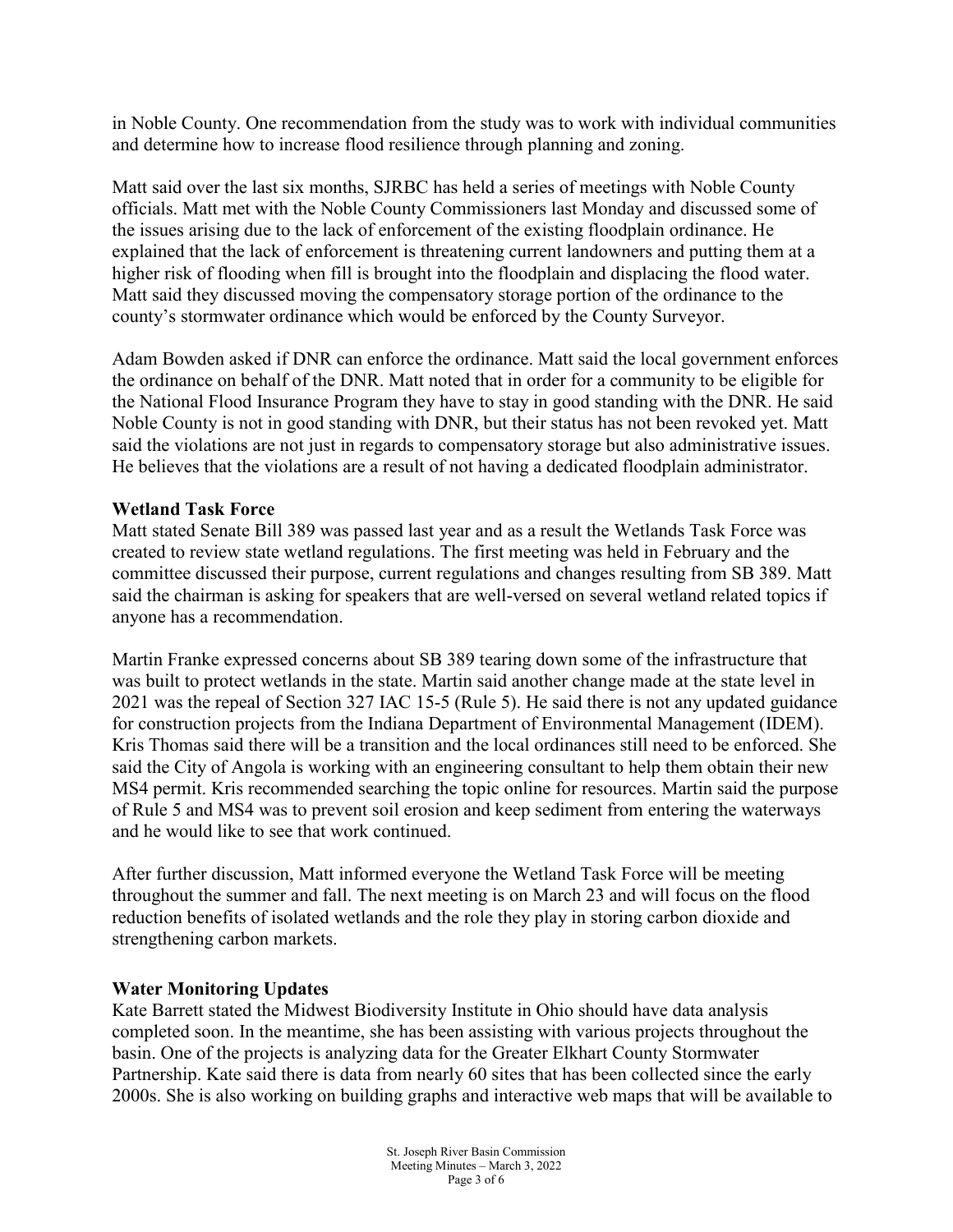the public. Matt added that he is excited Kate has been able to bring a new approach to identifying trends and relationships in data analysis. He has heard feedback from other SJRBC members who appreciate Kate's skills and knowledge in analyzing existing information. Jim Hess agreed with Matt and said Kate's work has been helpful in making sense of the available information and moving forward with it.

Kate said she is impressed by the density and frequency of data that has been collected throughout the basin. She shared a graph from the data collected by the Elkhart Stormwater Partnership and noted the relationship between total suspended solids and *E. coli*. Matt said this could indicate the *E.coli* numbers are related to water runoff more than leaching. Kate said she is working on the draft report for Partnership members and it will be available to the public once completed. She also shared a live prototype of an interactive map that was built by the GIS consultant and web developer. Kate plans to reach out to SJRBC board members to discuss what water monitoring data they have already collected in hopes of organizing and streamlining the information. Matt explained the prototype database Kate is building will store information in one place and allow users to select different sites and variables.

Matt stated the board previously approved an agreement with Midwest Biodiversity Institute (MBI) for data analysis which costs approximately \$12,500.00. He explained that the purchasing policy limits his ability to authorize payment to \$10,000 or less. Matt called for a motion to approve payment to MBI once the invoice is received.

# MARTIN FRANKE MOVED TO APPROVE PAYMENT TO MBI FOR \$12,500. LYNNE LEICHTY SECONDED. ALL IN FAVOR. MOTION CARRIED.

Matt then discussed the ToltHawk devices used for water level measurement as an inexpensive alternative to commissioning a USGS gauge. Matt explained the device does not do everything the USGS does, so it would require some additional work to get discharge estimates, but they are accurate and the data is available in real time. Matt received a quote of \$8,132.87 to purchase eight units. There is a \$250.00 annual service fee after the first year, which covers the cellular plan, web application and data hosting. The SJRBC would own the data but ToltHawk must be allowed to access it for research and development. The data would be available to the public on our website or theirs. The unit can be used with any SIM provider and ToltHawk has a one year warranty that covers everything except vandalism and negligence. The SJRBC would be responsible for the installation of the devices. Matt planned for three units to be deployed longterm in the North Branch Elkhart River and five units to be used short-term in the headwaters of Bowman Creek to assist the St. Joseph County Surveyor's Office with regional detention design. Matt would like to consult with Indiana DNR and others involved in the study to determine the location that will give the most useful information. After further discussion, Matt asked for approval to purchase the eight ToltHawk devices for \$8,132.87.

## JOHN LAW MOVED TO APPROVE THE PURCHASE OF EIGHT TOLTHAWK DEVICES. STEVE VAUGHN SECONDED. ALL IN FAVOR. MOTION CARRIED.

Matt explained that Jack Wittman has worked with the Indiana Finance Authority (IFA) on regional water studies and suggested there could be opportunities for the Commission through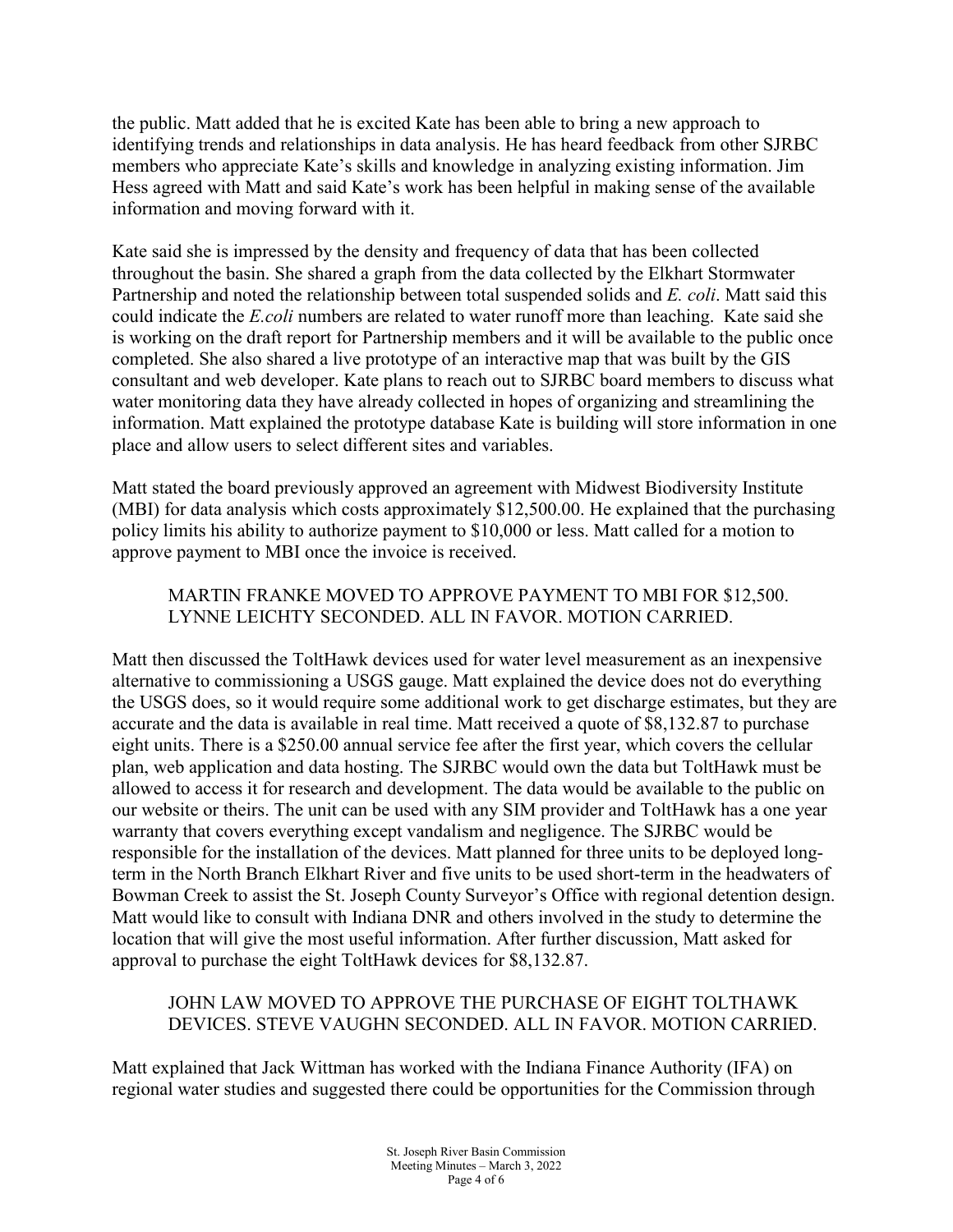the IFA to fund increased monitoring in support of regional water planning. If the St. Joseph River Basin were designated as an official water planning region with the IFA, water monitoring equipment and services could be considered critical water infrastructure. In response to this, Matt would like to create an advisory committee to help guide the water monitoring strategy with members representing different interests. Lynne Leichty said the DNR monitors the groundwater levels in Steuben County and she has concerns about the perfect storm for a one hundred year flood. Lynne said they are already experiencing flooding in areas that have never flooded before. She is interested in the maintenance of their water and drainage systems. The assessments in their county do not raise enough funds for the reconstruction or maintenance of these systems. Matt noted that the Great Lakes Compact requires states to show they are maintaining and managing the water to have exclusive access to the water. He said his goal is to understand and predict the impact of change on water infrastructure. He explained that water infrastructure includes grey and green infrastructure. Matt will discuss what is needed to form an advisory committee with the Commission's attorney and follow-up.

### **22nd Annual Symposium**

Matt stated he reserved Fernwood Botanical Gardens for Friday, May 6. He has also secured two speakers on the topic of "Government Funding for Watershed Management". Matt mentioned there may be more participants with the virtual option, but he will plan for an in-person event pending any unforeseen circumstances or feedback from Commission members.

### **NEW BUSINESS**

### **Purchase Policy & MACOG Agreement**

Matt discussed the recently adopted purchase policy and the Agreement for the Provision of General Services with MACOG. He said a potential conflict was identified between some of the language in the purchase policy and the agreement with MACOG. To address that, an amendment to the agreement with MACOG was drafted by the Commission's attorney and presented. MACOG will adopt the amendment at their next Policy Board meeting. Matt asked the Commission to do the same.

RAY HOOVER MOVED TO APPROVE THE AMENDMENT TO THE AGREEMENT FOR THE PROVISION OF GENERAL SERVICES. LYNNE LEICHTY SECONDED. ALL IN FAVOR. MOTION CARRIED.

#### **Other Business/Updates**

Rob Brennan was introduced by Adam Bowden as the new MS4 manager for the City of Mishawaka.

#### **DIRECTOR'S REPORT**

Matt informed everyone that he completed numerous administrative tasks this past quarter. He and Kate put together an annual report that highlighted key projects from the last year. He also completed reporting for the State Board of Accounts. Member invoices were prepared and sent out to local communities. Matt noted there were also several new members this year including new Elkhart and Noble County Health Officers and a new Steuben County Surveyor.